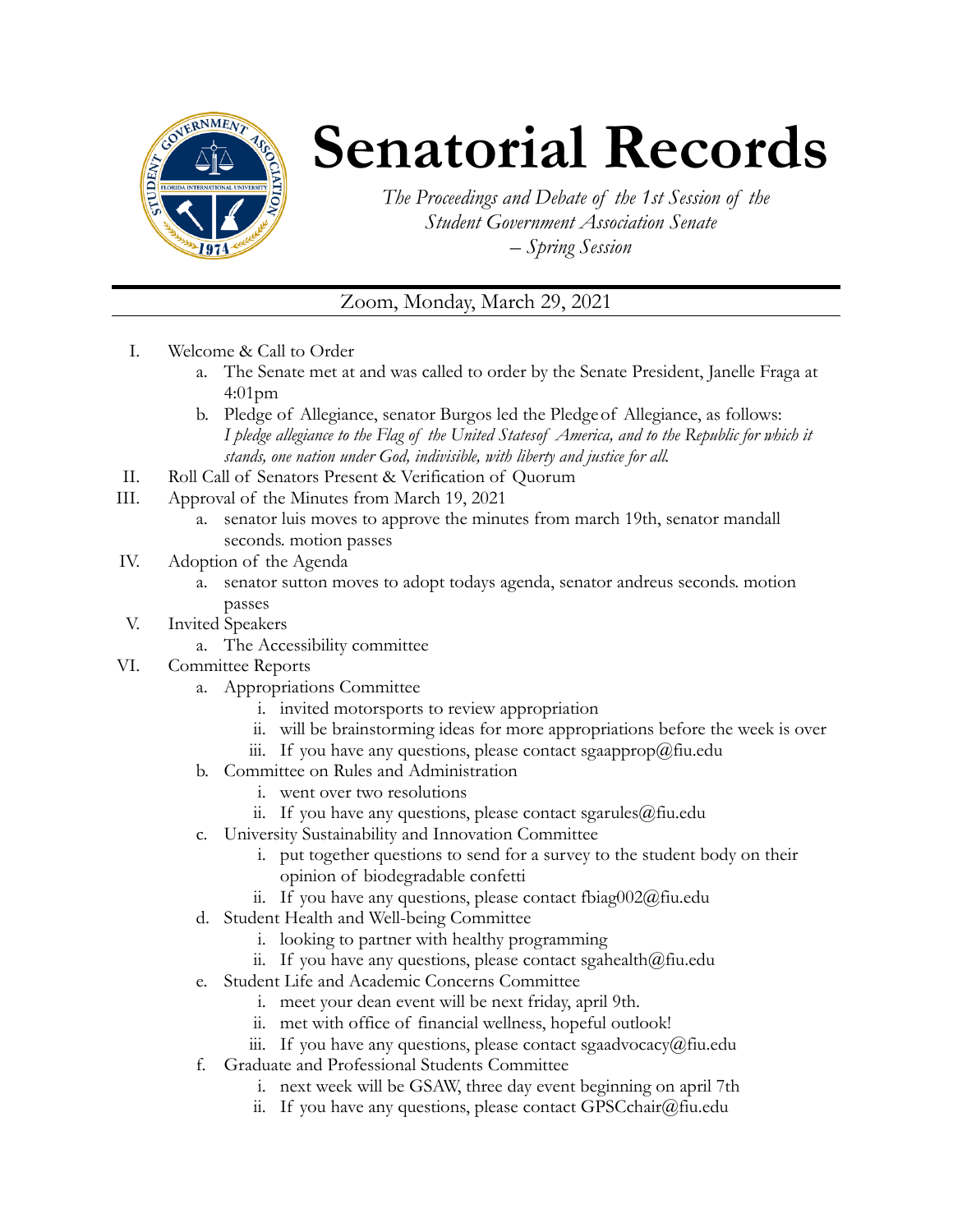- VII. Executive Board Reports
	- a. Senate President Fraga
		- i. began working on agency and bureau requests
		- ii. discussing food drive with senator Sutton (april 5-9th)
		- iii. little free library initiative is going smoothly, initiative will go to appropriations committee soon!
		- iv. If you have any questions, please email sgasenatep@fiu.edu
	- a. Senate President Pro Tempore Gomez
		- i. looking to set up a workshop to go over new statutes
		- i. If you have any questions, please email sgaprotemp@fiu.edu
	- b. Floor Leader Natteri
		- i. If you have any questions, please email sgafloor@fiu.edu
	- c. President Valdes
		- i. while FIU day will be different this year, we still plan on doing giveaways!
		- ii. continuing to keep an eye on bright futures bill
		- iii. If you have any questions, please email sgapres $@$ fiu.edu
	- d. Vice President Ibarria
		- i. if you have any questions, please email sgavp@fiu.edu
	- e. Comptroller Rubido
		- i. If you have any questions, please email sgacomptroll@fiu.edu
	- f. Executive Administrator Vale
		- i. If you have any questions, please email sgaexecadmin@fiu.edu
	- g. Biscayne Bay Governor Ofano
		- i. environmental resilience events were a huge success!
		- ii. if anyone wants to go kayaking again or bike riding around the beautiful biscayne bay campus, we still have events that do so
		- iii. If you have any questions, please email sgagovernor $@$ fiu.edu
	- h. Chief Justice De La Osa
		- i. If you have any questions, please email sgajud@fiu.edu
- VIII. Vetoed Legislation
- IX. Unfinished Business
- X. Second Readings
	- a. SR. 01. 004 Bright Futures Resolution
		- i. senator luis moves to go into voting, senator nunez seconds. motion passes

| <b>VOTE ON</b> |           |   |  |       |  |  |
|----------------|-----------|---|--|-------|--|--|
|                |           |   |  |       |  |  |
|                |           |   |  |       |  |  |
|                |           |   |  | #REF! |  |  |
| Amanda         | Ramirez   | D |  |       |  |  |
| Amelia         | Raudales  | D |  |       |  |  |
| Ari            | Salzman   | D |  |       |  |  |
| Ashley         | Nuñez     |   |  |       |  |  |
| Brianna        | Pumariega | D |  |       |  |  |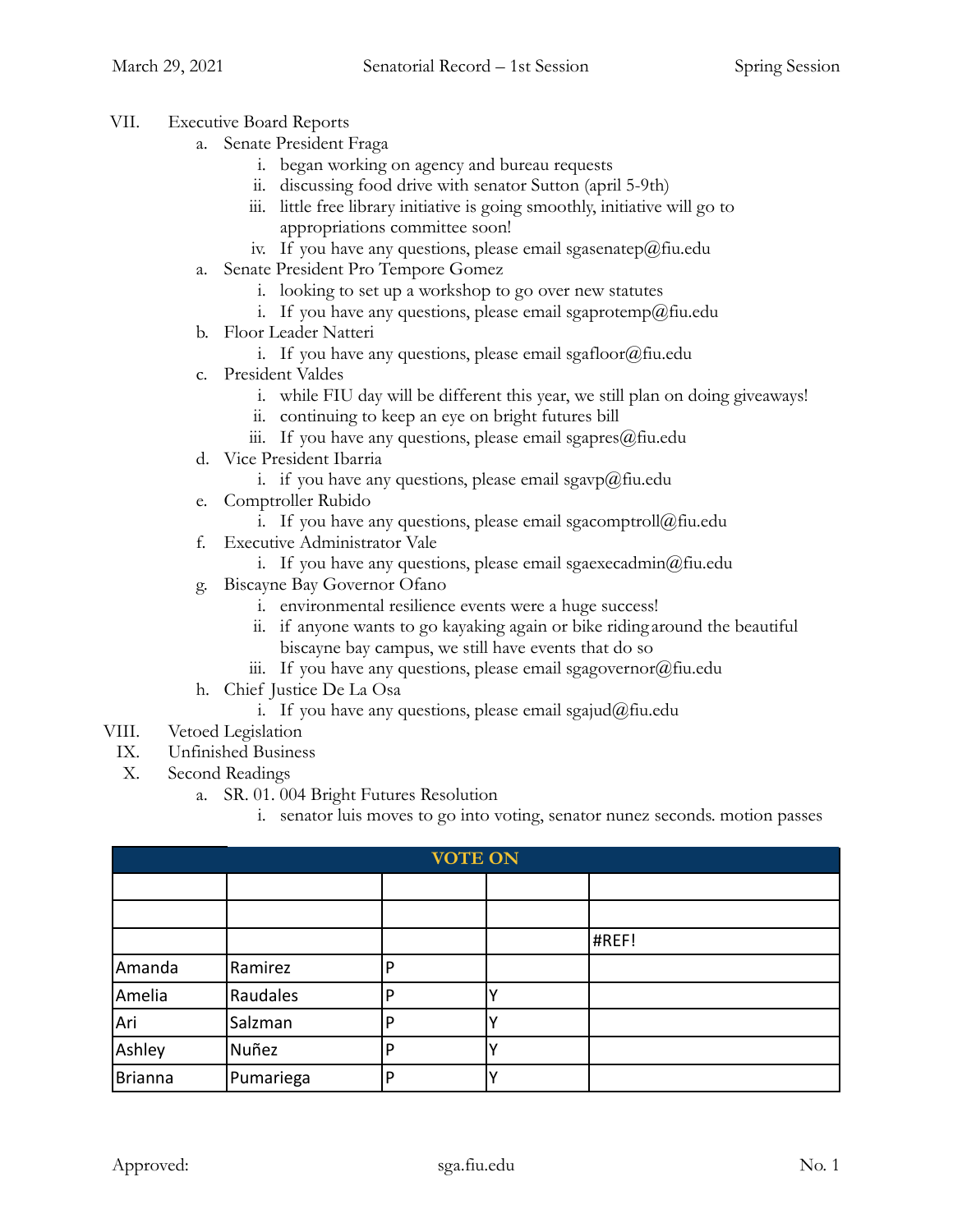| Bryan                     | Gomez             | P              | Υ         |             |
|---------------------------|-------------------|----------------|-----------|-------------|
| Carlos                    | Ortiz             | ${\sf P}$      |           |             |
| Christian                 | Perez             | P              | Υ         |             |
|                           |                   |                |           |             |
| Cristhofer                | Lugo              | A              |           |             |
| <b>VACANT</b>             | <b>VACANT</b>     |                |           |             |
|                           |                   |                |           |             |
|                           |                   |                |           |             |
| $\#\mathrm{REF}!$         | #REF!             | #REF!          | #REF!     | #REF!       |
| $\#\mathrm{REF}!$         | $\#\mathrm{REF}!$ | #REF!          | #REF!     | #REF!       |
| Hiba                      | Khalil            | $\mathsf{P}$   | Y         |             |
| VACANT                    | <b>VACANT</b>     |                |           |             |
| David                     | Luis              | $\mathsf{P}$   | Υ         |             |
| James                     | Magee             | P              | Υ         |             |
| Janelle                   | Fraga             | ${\sf P}$      | Υ         |             |
| Jocelyn                   | Correa            | ${\sf P}$      | Υ         |             |
|                           |                   |                |           |             |
| Jordan                    |                   |                |           |             |
| Morejon                   | Castelli          | P              | Υ         |             |
| Julio                     | <b>Burgos</b>     | P              | Υ         |             |
| Kamila                    | Fernandez         | P              | Y         |             |
| Karla Sofia               | Perez             | P              | Υ         |             |
|                           |                   |                |           |             |
|                           |                   |                |           |             |
| $\#\mathrm{REF}!$         | $\#\mathrm{REF}!$ | #REF!          | #REF!     | #REF!       |
|                           |                   |                |           |             |
| Nicholas                  | Pastrana          | $\mathsf{P}$   | Υ         |             |
| Nitya                     | Ramalingam        | A              |           |             |
| Rafael                    | Vasquez           | ${\sf P}$      | Υ         |             |
| Salma                     | Atassi            | P              | Υ         |             |
| Sandro                    | Alvarez           | ${\sf P}$      | Υ         |             |
| Sergio                    | Reyes             | P              |           |             |
| $\#\mathrm{REF}!$         | $\#\mathrm{REF}!$ | #REF!          | #REF!     | #REF!       |
| <b>QUORUM ESTABLISHED</b> |                   | <b>YAY</b>     | 25        | <b>PASS</b> |
|                           |                   | $\bold{NAY}$   | $\pmb{0}$ |             |
|                           |                   | <b>ABSTAIN</b> | $\pmb{0}$ |             |